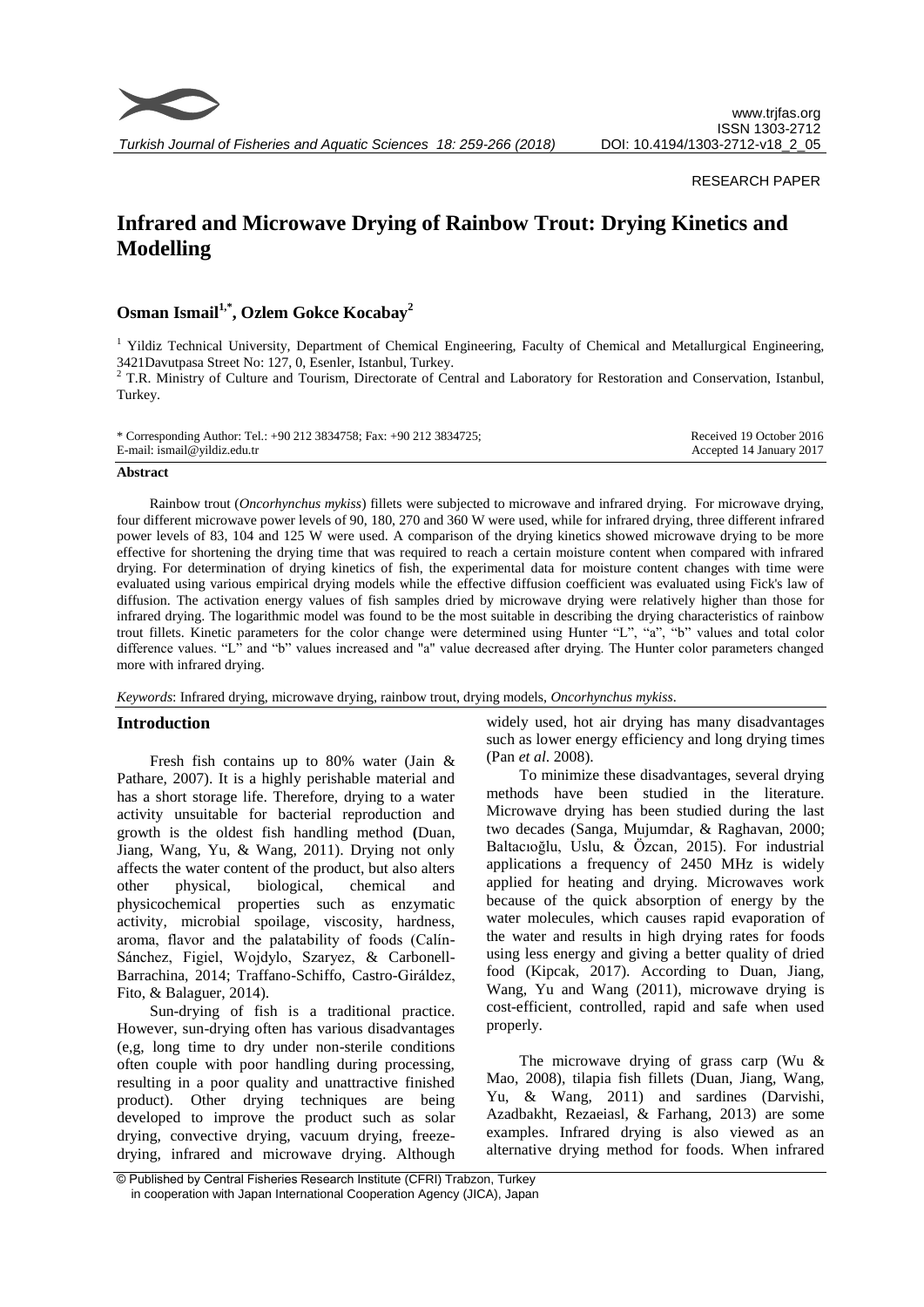radiation is used to warm up or dry moist materials, it penetrates the material where the energy of radiation is converted into heat through vibration of water molecules (Hebbar & Ramesh, 2005). It also can reduce the drying time, lower energy costs, maintain a uniform temperature in the product and provide a better quality-finished product (Nowak & Lewicki, 2004). This drying method is particularly suitable for thin layers of material with large surface areas exposed to the radiation. Infrared drying of mullet fish (Tirawanichakul, Kaseng, & Tirawanichakul, 2011) and anchovy (Dongbang & Matthujak, 2013) have been studied.

There are several factors influencing the quality parameters of dried product. Some chemical and biochemical reactions such as browning reactions and lipid oxidation may alter the final color (Okos, Campanella, Narsimhan, Singh, & Weitnauer, 2007). Temperature, power level and drying time are the main factors affecting the color changes during drying (Rudra, Singh, Basu, & Shivhare, 2008).

However, the infrared drying of rainbow trout has not been studied. The main objectives of this study were to investigate the effect of microwave and infrared drying methods on the drying rate, time and color, to fit the experimental data to seven different mathematical models, and to compute effective diffusivity and activation energy of rainbow trout.

# **Materials and Methods**

### **Material**

Fresh rainbow trout (*Oncorhynchus mykiss*) were obtained from Carrefour SA in Istanbul, Turkey. The company had purchased the fish from fish farms in Bergama, Izmir. The mean weight and length of fish was  $206 \pm 9$  g and  $24 \pm 2$  cm, respectively. Fish were cut into traditional skin-on fillets by the fishermen with a maximum thickness of  $0.7 \pm 0.2$  cm, width of  $4.8 \pm 0.5$  cm and length of  $9 \pm 0.5$  cm. Fish were cleaned with tap water and brought to the laboratory in ice in a styrofoam container. To preserve their original quality, they were stored in an Arcelik 1050 model refrigerator (Arcelik, Eskisehir, Turkey) for 0.5 to 7 hr at 4  $\degree$ C before starting the drying experiments.

#### **Moisture, Ash, Protein and Fat Content Analyses**

Dry matter and initial moisture contents of the fresh samples were determined prior to the drying process. In these experiments approximately  $10 \pm 0.2$ g fish pieces cut from four different parts of the fillet were dried in an oven (Memmert UM-400, Schwabach, Germany) at 105 °C for 24 h (AOAC, 1990). The average initial moisture content of fish sample was 74% on a wet weight basis.

Ash content was determined using about 1-2 g of fish samples in a platinum crucible gradually heated

in a Protherm Mos 180/4 model high temperature furnace (Protherm, Ankara, Turkey) at 275 °C for 1 h, 550 °C for 1 h and 750 °C for 2 h.

A fully automatic protein measuring device Leco FP–528 (LECO Corporation, St. Joseph, MI, USA) was used for determination of the protein. A  $\sim 0.25$  g ground fish pieces was quantitatively put into the instrument's capsules. Samples were then combusted for about 3 min for each sample and a percent protein value was calculated by the instrument. The actual conversion factor for nitrogen to protein is unknown.

Fat content of samples was determined using the soxhlet method (AOAC, 2000). Fat in the fish was extracted from fresh and dried fish samples with ethyl ether using a soxhlet extraction system. After fat extraction (2 h) the ethyl ether was evaporated in an oven for approximately 1 h at 105  $^{\circ}$ C and then cooled in a dessicator. The weight of the fat was then determined. Moisture, ash, protein and fat content analyses were repeated three times and averages and standard deviations were calculated.

#### **Drying Equipment and Drying Procedure**

# **Infrared Drying**

Drying experiments were carried out in a moisture analyzer with one 250 W halogen lamp (Snijders Moisture Balance, Snijders b.v., Tilburg, Holland). During the infrared drying process, the sample were evenly separated and spread over the entire pan. The power level was set in the control unit of equipment. The drying experiments were done at infrared power levels of 83, 104 and 125 W. The fish pieces  $(25\pm0.2 \text{ g})$  were removed from the dryer at time intervals of 10 min during the drying process, and their weights were recorded with a digital balance (model BB3000, Mettler-Toledo AG, Greifensee, Switzerland) with an accuracy of 0.1 g. Drying was finished when the moisture content of the samples was approximately  $0.19\pm0.01$  g water/g dry matter. The dried products were put in a desiccator and cooled to room temperature. Then they were placed in heat sealed low-density polyethylene bags until the analysis, a maximum of two wk.

#### **Microwave Drying**

Drying experiments were carried out in a Bosch HMT72G420 model microwave oven (Robert Bosch Hausgerate GmbH, Munich, Germany) which has a maximum output of 800 W working at 2450 MHz. In the microwave drying process, the samples were evenly separated over the entire pan. The dimensions of the microwave used for drying were 530 x 500 x 322 (ht) mm and consisted of a rotating glass plate with 300 mm diameter at the base of the oven. The adjustment of microwave output power and processing time was done with the aid of a digital control panel located on the microwave oven. Drying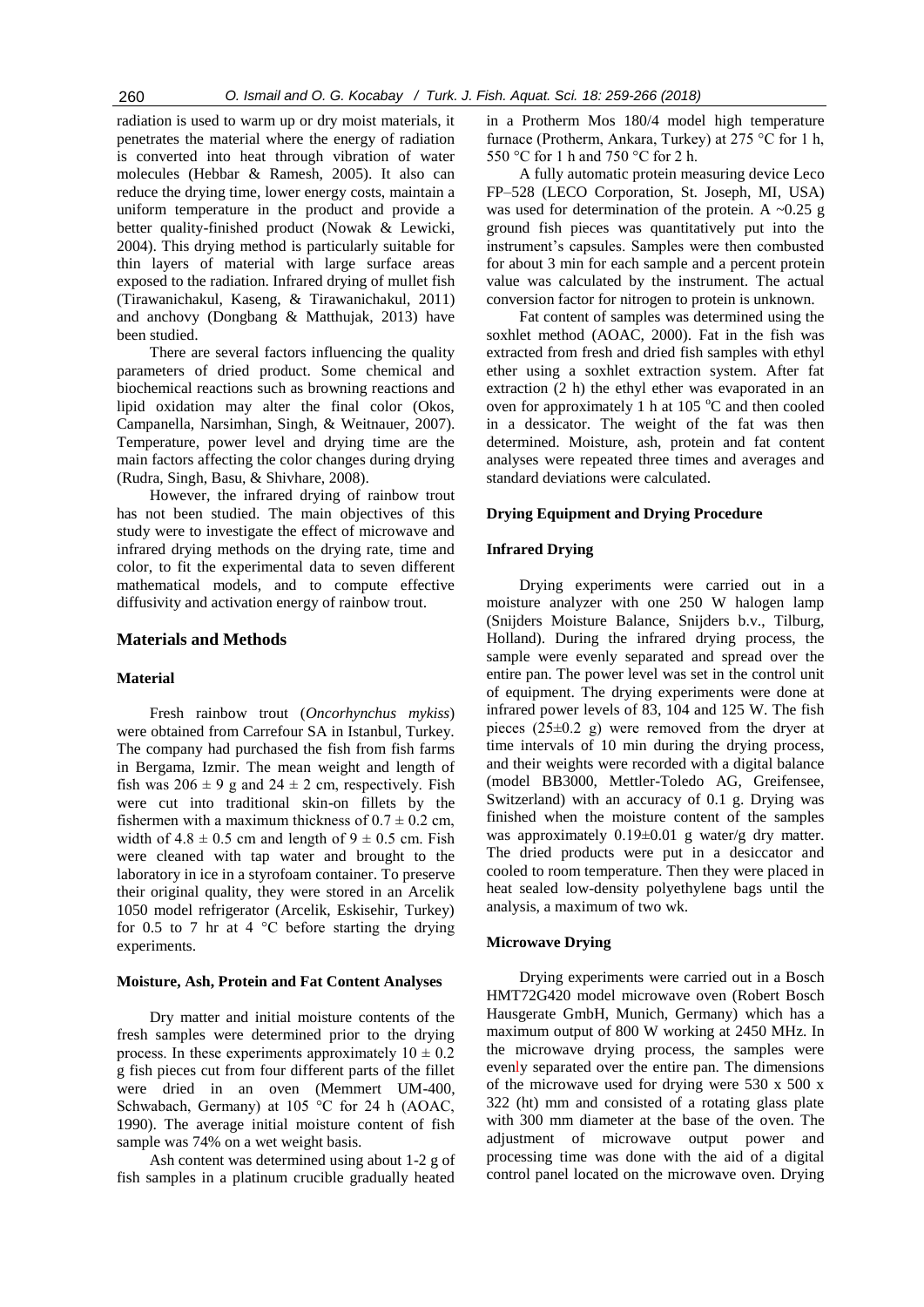was done at a single power level for a fixed time and four different power levels were selected: 90, 180, 270 and 360 W. The fish pieces (approximately 20  $\pm$ 0.2 g) were removed from the dryer at time intervals of 2 and 1 min during the drying process, and their weights were recorded using the digital balance.

Both drying method experiments were triplicated and the average values of the moisture content were used for preparing drying curves.

## **Mathematical Modeling of Drying Curves**

Moisture contents of fish samples during the thin layer drying experiments were expressed in dimensionless form as the moisture ratios *MR* using Equation 1 (Darvishi, Azadbakht, Rezaeiasl, & Farhang, 2013).

$$
MR = \frac{M_t - M_e}{M_0 - M_e} \tag{1}
$$

where;  $M_t$  is the mean fish samples moisture content at a specific drying time (t),  $M<sub>o</sub>$  is the initial moisture content,  $M_e$  is the equilibrium moisture content all expressed as g water/g dry matter. The equilibrium moisture content was assumed to be zero for microwave drying as stated by Maskan (2000).

As the air humidity in the drying chamber is not constant, the expression was reduced to:

$$
MR=M_t/M_o
$$

where  $M_e$  was assumed to be negligible.

The drying rates (*DR*) of fish samples were calculated using Equation 2 (Omodara & Olanıyan, 2012).

$$
DR = \frac{M_t - M_{t + \Delta t}}{\Delta t}
$$
 (2)

where:  $M_{t+1}$  is the moisture content of fish samples at  $t + \Delta t$  (g water/g dry matter),  $\Delta t$  is the time interval between samplings.

Moreover, effective moisture diffusivity (*Deff*) values were calculated using Equation 3 for the fish samples (Okos, Campanella, Narsimhan, Singh, & Weitnauer, 2007). Based on Fick's second law, *Deff* was calculated using Crank's equation.

$$
MR = \frac{M_t - M_e}{M_0 - M_e} = \frac{8}{\pi^2} \exp\left[-\frac{\pi^2 D_{\text{eff}} t}{4L^2}\right]
$$
 (3)

where,  $D_{\text{eff}}$  is the effective moisture diffusivity  $(m<sup>2</sup>/s)$ ; *L* is the half-thickness of the fish slab (cm) and *t* is the drying time (s). Fish pieces were cut to be 0.68-0.72 cm thick.

A plot of ln *MR* versus drying time should give a straight line with a slope *K* as shown in Equation 4.

$$
K = \frac{\pi^2 D_{\text{eff}}}{4L^2}.
$$
 (4)

Using the value of the slope, the effective moisture diffusivity could be determined.

Temperature was not a directly measurable quantity in the microwave or infrared during the drying process.

The dependence of the  $D_{\text{eff}}$  on the ratio of microwave and infrared output power to sample amount was evaluated using an Arrhenius type equation (Dadali & Ozbek, 2008):

$$
D_{\text{eff}} = D_0 \exp\left[-\frac{E_a m}{P}\right] \tag{5}
$$

where  $D_0$  is the pre-exponential factor of the Arrhenius equation ( $m^2/s$ ),  $E_a$  is the activation energy (W/g), *P* is the microwave or infrared power level (W) and *m* is the sample weight (g).

Activation energy was calculated from a plot of ln *Deff* versus *m/P*. The slope of the line is *-Ea* and the intercept is ln *D0*.

#### **Statistical Analysis**

The drying curves were fitted to seven different moisture ratio models to select the most suitable model for describing the drying process of fish samples (Table 1).

The data obtained were fitted to the models and their corresponding constants were calculated using Statistica 6.0 software (Statsoft Inc., Tulsa, OK).

Three statistical criteria were used to evaluate the relationship of the experimental data to the different models: the coefficient of determination  $(R<sup>2</sup>)$ , the reduced chi-square  $(\chi<sup>2</sup>)$  and the root mean square error (*RMSE*).

These parameters were calculated using the following equations:

$$
\chi^2 = \frac{\sum_{i=1}^{N} \left( MR_{exp,i} - MR_{pre,i} \right)^2}{N - z}
$$
(6)

$$
RMSE = \left[\frac{1}{N} \sum_{i=1}^{N} \left(MR_{pre,i} - MR_{exp,i}\right)^{2}\right]^{1/2}
$$
 (7)

where *MRexp,i* and *MRpre,i* values are the experimental and predicted dimensionless *MR*, respectively, *N* is the number of data values, and *z* is the number of constants in each model. The best model for describing drying was the one with the highest  $R^2$ , the lowest  $\chi^2$  and the lowest *RMSE* (Delgado, Pereira, Baptista, Casal, & Ramalhosa, 2014).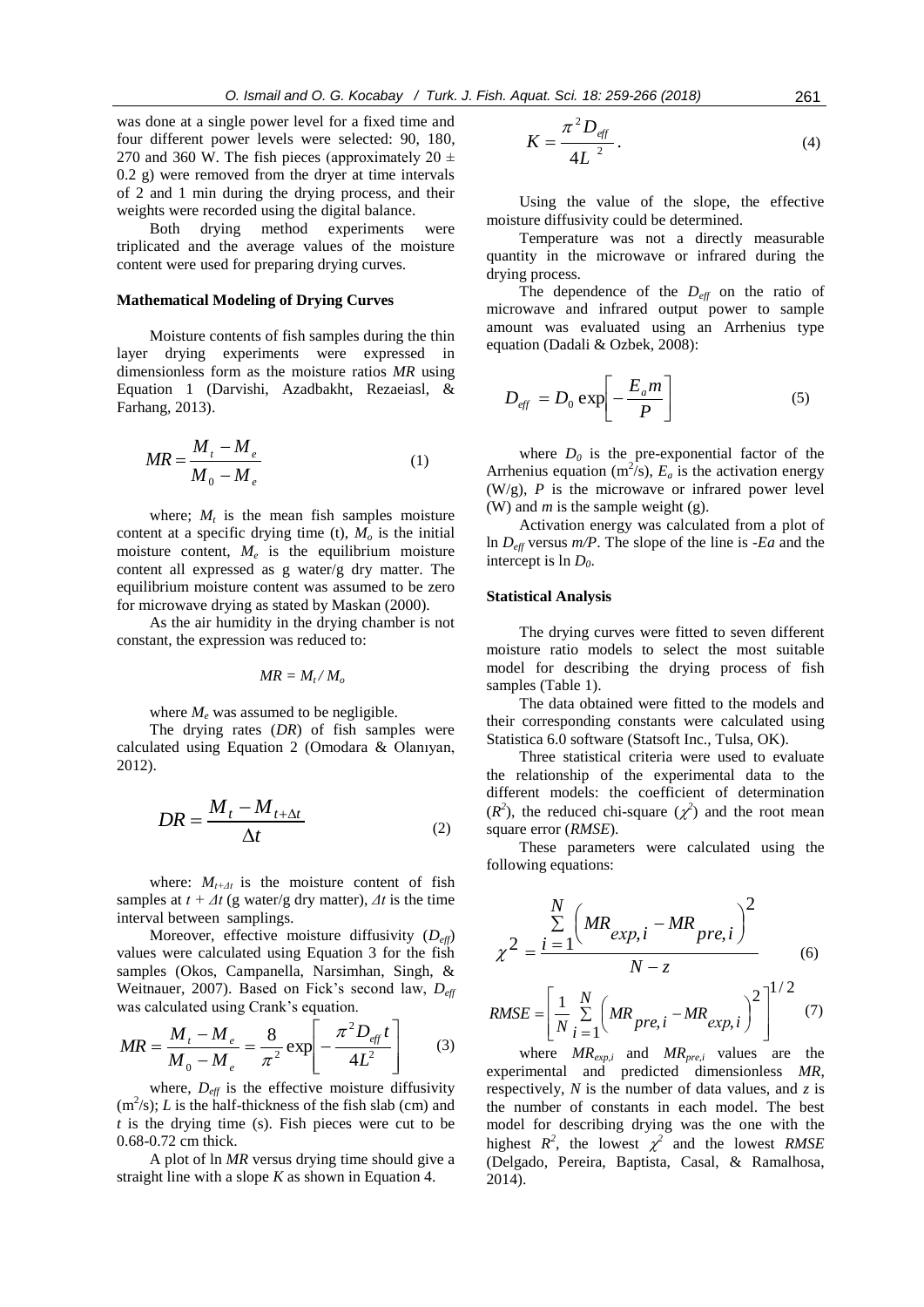| Model name                 | Equation                         | Reference                                       |
|----------------------------|----------------------------------|-------------------------------------------------|
| Lewis                      | $MR = \exp(-k.t)$                | (Başlar, Kılıçlı, Toker, Sağdıç, & Arıcı, 2014) |
| <b>Henderson and Pabis</b> | $MR = A_0 exp (+k.t)$            | (Henderson & Pabis, 1961)                       |
| Page                       | $MR = \exp(-k \cdot t^n)$        | (Page, 1949)                                    |
| Aghbashlo et al.           | $MR = exp ((-k_1 t)/(1+k_2 t))$  | (Aghbashlo, Kianmehr, Khani, & Ghasemi, 2009)   |
| Wang and Sing              | $MR = 1 + a.t + b.t^2$           | (Wang & Singh, 1978)                            |
| Logarithmic                | $MR = a \exp(-k \cdot t) + c$    | (Jain & Pathare, $2007$ )                       |
| Midilli et al.             | $MR = a \exp ((-k.t^n) + (b.t))$ | (Midilli, Kucuk, & Yapar, 2002)                 |

**Table 1.** Mathematical models applied to the drying curves

*Ao, a, b, c, k, n*: Constants in models**,** *MR*: Moisture ratio, *t*: Drying time

# **Color**

The color values of the fresh and dried fish samples were evaluated using a hand-held tristimulus colorimeter (ChromaMeter-CR-400 from Konica Minolta, Osaka, Japan). The parameters determined were *L* which is the approximate lightness between black and white within the range of 0-100, redness (*+a*) or greenness (*a*) and yellowness (+*b*) or blueness (-*b*) (Nagwekar, Tidke, & Thorat, 2016). The color of each fresh and dried fish sample was measured at five different points and averaged.

The total change in color of dried fish samples was expressed as ΔE (Šumić, Tepić, Vidović, Jokić, & Malbaša, 2013):

$$
\Delta E = \sqrt{\left((L_o - L)^2 + (a_0 - a)^2 + (b_0 - b)^2\right)} \tag{8}
$$

where  $L_0$ ,  $a_0$  and  $b_0$  are values for the initial sample; and *L, a* and *b* are values for the final fish sample.

# **Results and Discussions**

#### **Chemical Composition of Fish Samples**

The moisture content, dry matter, ash, protein and fat percentage of fresh rainbow trout are shown in Table 2.

#### **Effect of Power Level on Drying Time**

The effect of power level on the moisture content of fish samples at different times is shown in Figure 1.

The drying curves are similar to other foods. The drying curves show that microwave and infrared power levels affect the drying time as expected. Figure 2 shows how the moisture content decreased with drying time and was faster at higher power. When the microwave power level was increased from 270 to 360 W the drying rate increase was less than the increase from 90 to 180 W. This suggests that the mass transfer within the samples was more rapid with higher microwave power because more heat was generated within the sample. This created a larger vapor pressure difference between the center and the surface of the product. Fish samples with 2.79 g water/g dry matter average initial moisture content were dried to  $0.19 \pm 0.01$  g water/g dry matter and  $0.24 \pm 0.02$  g water/g dry matter in the infrared and microwave dryer at the different power levels, respectively. Due to more rapid drying rate in the microwave, samples could only dried to  $0.24 \pm 0.02$  g water/g dry matter. If experiments were continued a little longer, the moisture content decreased to ≤10% and led to excessive drying of the meat. Reduction of moisture content of foods to between 10 and 20% w.b. prevents bacteria, yeast, mold and enzyme damage (Mohd Rozainee & Ng, 2010).

The required microwave drying times were 12, 8, 5 and 3 min at 90, 180, 270 and 360 W, respectively, and 420, 240 and 150 min for the infrared at 83, 104 and 125 W, respectively, showing how much faster microwave drying is. As expected at higher microwave and infrared power, the higher heat absorption resulted in higher product temperatures, higher mass transfer driving force and faster drying rates with less drying time (Tirawanichakul, Kaseng, & Tirawanichakul, 2011; Ponkham, Meeso, Soponronnarit, & Siriamornpun, 2012; Darvishi, Azadbakht, Rezaeiasl, & Farhang, 2013; Alibaş, 2015).

#### **Effect of Power Level on Drying Rate**

Figure 2 shows that significant differences in drying rate as defined in Eq. (2) were found between the two drying methods. At the beginning when the moisture content was high, the drying rate under all drying conditions increased with time corresponding to a transition period where non-isothermal conditions existed, but then decreased continuously as the moisture content was reduced. A constant-rate period was not observed in either case but only two different falling rate periods. This suggests that diffusion is the dominant physical mechanism governing moisture movements in the fish samples. Similar results were obtained by Darvishi, Azadbakht, Rezaeiasl and Farhang (2013). The absence of a constant drying rate suggests that moisture removal was driven internally by microwave energy absorption during the falling rate drying (Chua & Chou, 2005).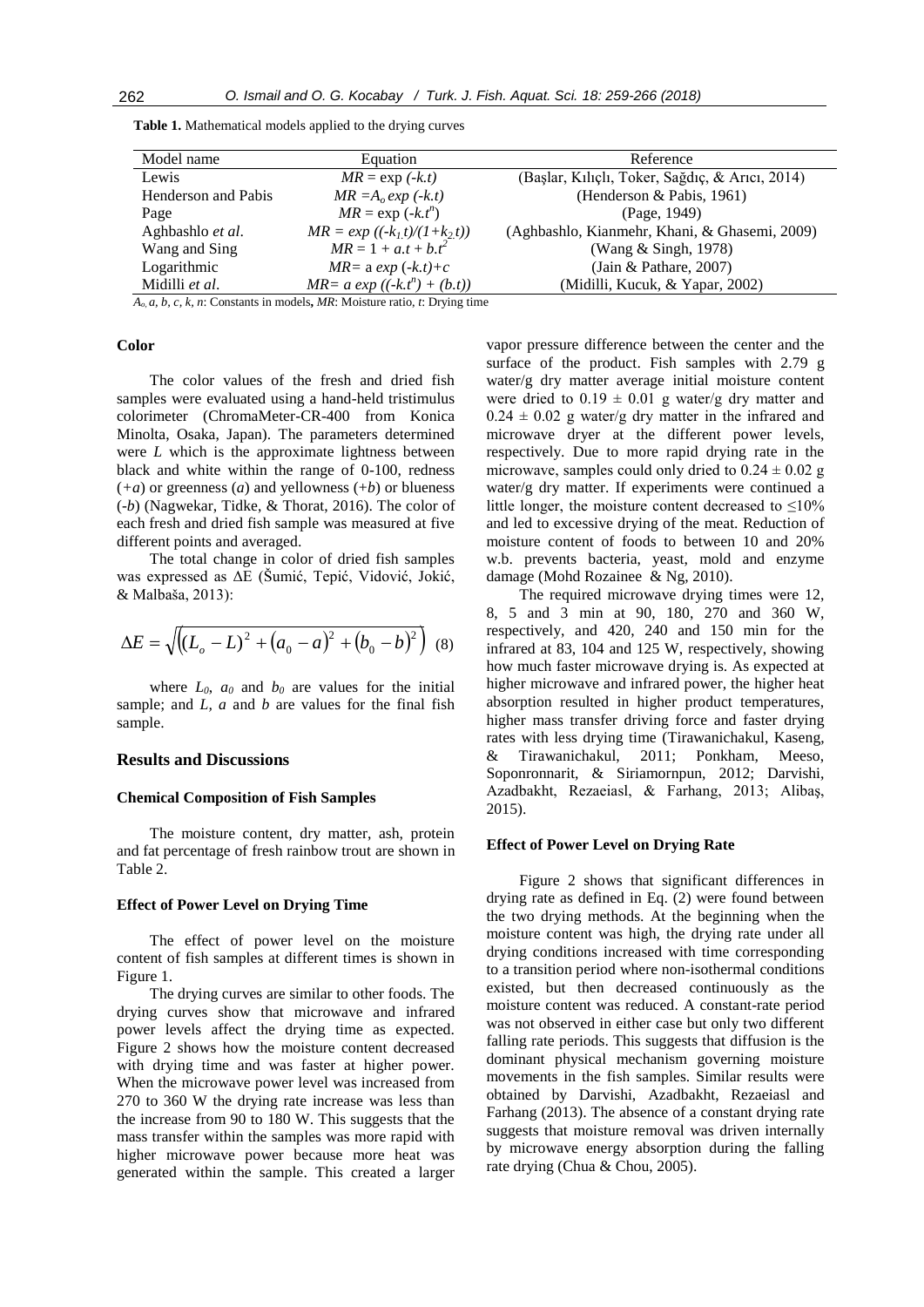|  | <b>Table 2.</b> Chemical composition (%) of the rainbow trout flesh |  |  |  |  |  |  |
|--|---------------------------------------------------------------------|--|--|--|--|--|--|
|--|---------------------------------------------------------------------|--|--|--|--|--|--|

| M<br>content<br>---<br>. | matter<br>١r٦ |     | Fat                     | ¬ы<br>$-$  |
|--------------------------|---------------|-----|-------------------------|------------|
| 0.04                     | 0.04          | 70. | $\mathsf{v}.\mathsf{v}$ | 0.04<br>hh |



**Figure 1.** Infrared and microwave drying curves of fish samples. (Dry mater: d.m.)



Figures 1 and 2 show that there was an approximate three-fold increase in drying rate at the start of the drying process when the microwave power level was increased from 90 to 360 W. A similar increase was also seen with infrared drying.

# **Effective Moisture Diffusivity and Activation Energy**

The *Deff* was calculated using Equation 4 and is shown in Figure 3. From previous studies of microwave drying of sardines (Darvishi, Azadbakht, Rezaeiasl, & Farhang, 2013) it was found that *Deff* at 200 and 500 W were 0.716 and  $3.05 \times 10^{-7}$  m<sup>2</sup>/s, respectively. (Mohd Rozainee & Ng, 2010) also observed that there was an increased effective moisture diffusivity in microwave-dried fish slices when power level was increased. It can be seen that

*Deff* values increased with increasing microwave and infrared power with the microwave being more effective.

The activation energy is shown in Figure 4. According to the results, the values of  $E_a$  for fish samples at microwave and infrared drying were 79 and 5.6 W/g, respectively. Darvishi, Azadbakht, Rezaeiasl and Farhang (2013) dried sardines in a microwave dryer and found an *E<sup>a</sup>* of 11.1 W/g. As shown in Figure 4, the Ea for microwave drying was significantly higher that for infrared drying.

# **Evaluation of the Models**

The experimental *MR* fitted to the seven different thin-layer drying models is shown in Table 1. The results of the statistical evaluation of each model is shown in Table 3.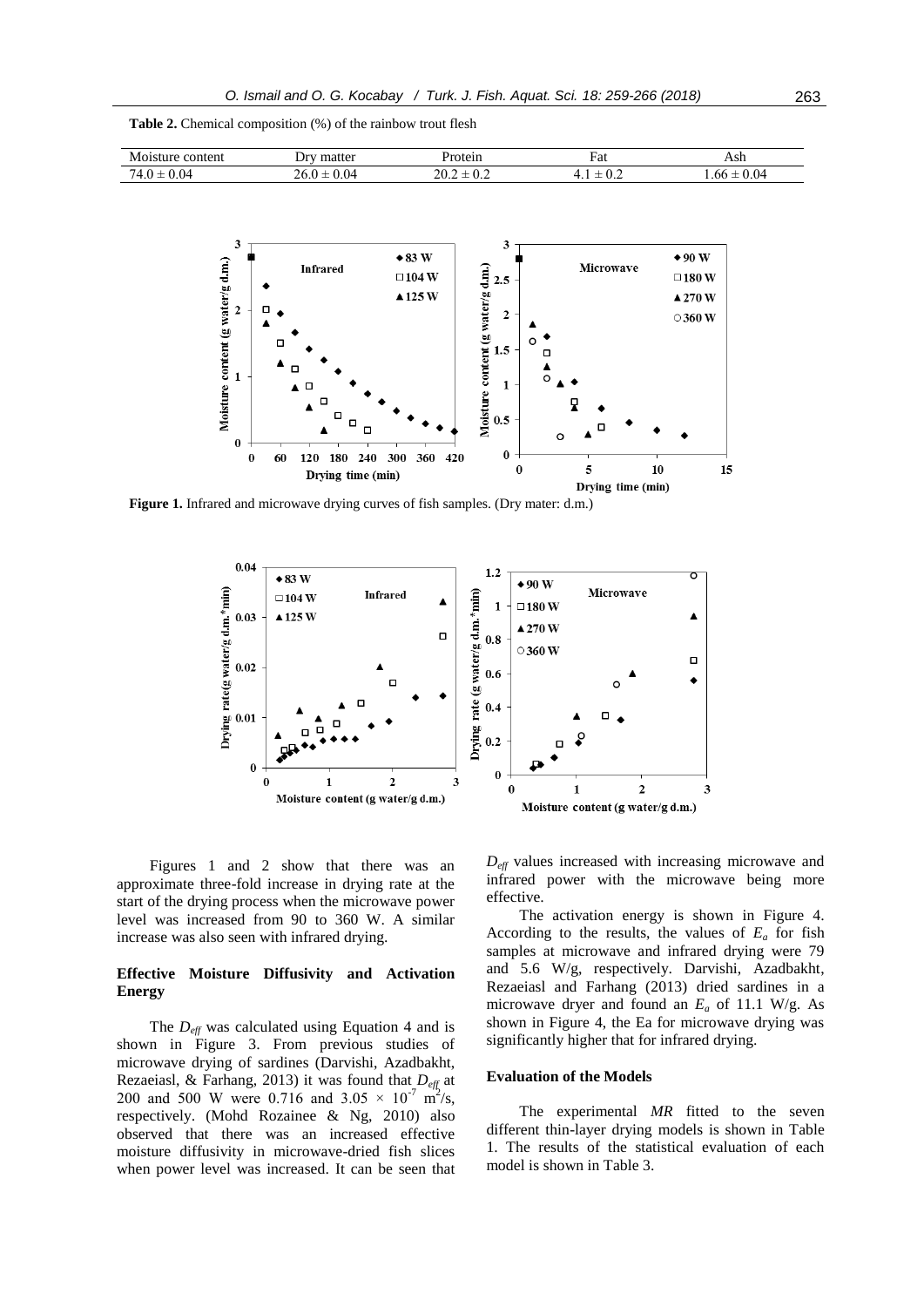An  $R^2$  values higher than 0.95 indicates a good fit. All the models successfully described the relation between time and *MR*. Among the thin-layer drying models, the logarithmic model was found to represent the drying kinetics of fish samples best with higher  $R^2$ values and lower  $\chi^2$  and *RMSE* values at all power levels. With the exception of the Wang and Sing, and Midilli *et al*. models, the other models can also be used to predict the *MR* as a function of drying time.

#### **Color Analysis**

The "*L"*, "*a"*, and "*b"* values for fresh and dried fish samples are shown in Table 4 ( $P<0.05$ ). Table 4 shows that power level and time were the main factors affecting the color of dried fish. The "*L"* values were highest with infrared drying and significantly lower (P<0.05) with microwave samples at 270 and 360 W.

The redness values decreased for all dried fish samples when compared to fresh fish while the yellowness values increased.

*ΔE* values seem to reflect consumer discrimination of samples (Wachholz, Kauffman, Henderson, & Lochner, 1978). According to Šumić, Tepić, Vidović, Jokić and Malbaša (2013), if *ΔE* between two samples is less than 1.0, it is assumed that the difference would not be perceptible. The microwave dried fish had less *ΔE* color changes indicating that the microwave drying affected color quality less.

# **Conclusion**

The major findings that emerged from this study were:

Statistical analysis showed that time and power



**Figure 3.** Variation of effective moisture diffusivity with power level.



**Figure 4.** Arrhenius-type relationship between effective moisture diffusivity and power level.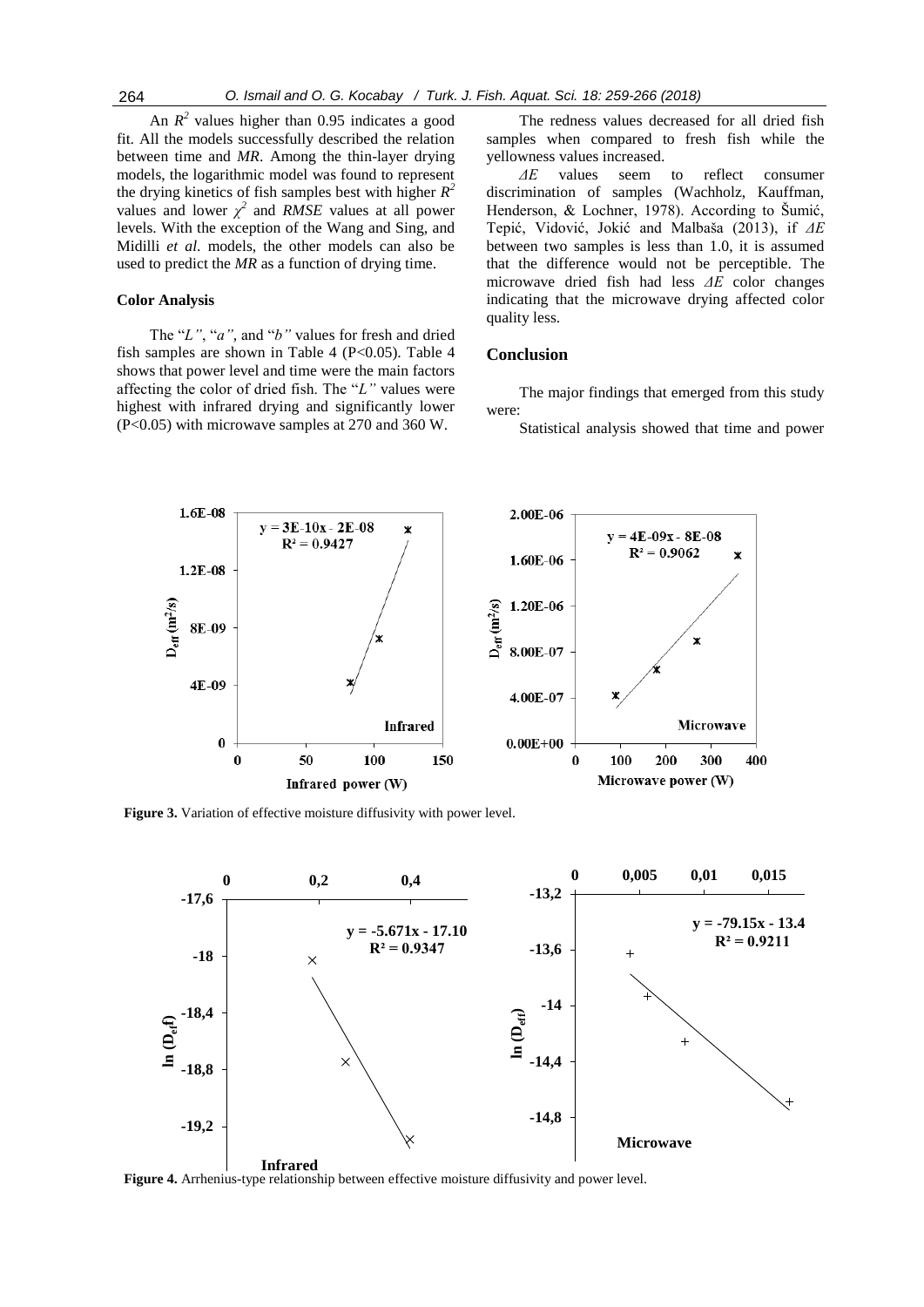**Table 3.** Statistical results obtained with the different thin-layer drying models for rainbow trout compared with experimental values

| Models              |                     | Microwave conditions |          |         | Infrared conditions |          |          |          |
|---------------------|---------------------|----------------------|----------|---------|---------------------|----------|----------|----------|
|                     | Parameters          | 90W                  | 180W     | 270W    | 360W                | 83W      | 104W     | 125W     |
|                     | $R^2$               | 0.9949               | 0.9992   | 0.9902  | 0.9703              | 0.9961   | 0.9986   | 0.9949   |
| Lewis               | $\chi$ <sup>2</sup> | 0.00043              | 0.00010  | 0.00101 | 0.00430             | 0.00032  | 0.00013  | 0.00058  |
|                     | <b>RMSE</b>         | 0.01920              | 0.00914  | 0.02905 | 0.05681             | 0.01723  | 0.0107   | 0.0219   |
| Henderson &         | $R^2$               | 0.9953               | 0.9992   | 0.9903  | 0.9706              | 0.9962   | 0.9987   | 0.9950   |
| Pabis               | $\chi$ <sup>2</sup> | 0.00060              | 0.00014  | 0.00126 | 0.00639             | 0.00034  | 0.000143 | 0.000724 |
|                     | <b>RMSE</b>         | 0.02069              | 0.00909  | 0.02892 | 0.05653             | 0.01717  | 0.01055  | 0.02192  |
|                     | $R^2$               | 0.9987               | 0.9994   | 0.9903  | 0.9776              | 0.9967   | 0.9988   | 0.9952   |
| Page                | $\chi$ <sup>2</sup> | 0.00016              | 0.00010  | 0.00125 | 0.00487             | 0.00030  | 0.000146 | 0.000688 |
|                     | <b>RMSE</b>         | 0.01080              | 0.00778  | 0.02888 | 0.04937             | 0.01613  | 0.01066  | 0.02138  |
| Aghbashlo et<br>al. | $R^2$               | 0.9925               | 0.9995   | 0.9902  | 0.9704              | 0.9961   | 0.9985   | 0.9946   |
|                     | $x^2$               | 0.00009              | 0.00008  | 0.00124 | 0.00645             | 0.000346 | 0.000162 | 0.000775 |
|                     | <b>RMSE</b>         | 0.00830              | 0.00727  | 0.01271 | 0.05681             | 0.01723  | 0.01122  | 0.02269  |
|                     | $R^2$               | 0.9840               | 0.9953   | 0.9825  | 0.9869              | 0.9913   | 0.9899   | 0.9898   |
| Wang and            | $x^2$               | 0.00206              | 0.00085  | 0.00227 | 0.00296             | 0.000788 | 0.001122 | 0.001448 |
| Sing                | <b>RMSE</b>         | 0.03836              | 0.02263  | 0.03881 | 0.03851             | 0.02599  | 0.02952  | 0.03101  |
| Logarithmic         | $R^2$               | 0.9999               | 0.9997   | 0.9910  | 0.9918              | 0.9984   | 0.9990   | 0.9968   |
|                     | $\chi$ <sup>2</sup> | 0.000004             | 0.00008  | 0.00175 | 0.00164             | 0.000375 | 0.000124 | 0.000611 |
|                     | <b>RMSE</b>         | 0.00156              | 0.00558  | 0.02779 | 0.02586             | 0.01723  | 0.00909  | 0.01748  |
| Midilli et al.      | $R^2$               | 0.9999               | 0.9998   | 0.9964  | 0.9767              | 0.9644   | 0.9998   | 0.9580   |
|                     | $\chi$ <sup>2</sup> | 0.000006             | 0.000027 | 0.00061 | 0.00186             | 0.003809 | 0.000026 | 0.004784 |
|                     | <b>RMSE</b>         | 0.00157              | 0.00330  | 0.01749 | 0.00880             | 0.05259  | 0.00376  | 0.03696  |

**Table 4.** Color parameters of fresh and dried rainbow trout flesh samples

| Drying method | Drying condition |                             | Color Parameters            |                             | ΔE    |
|---------------|------------------|-----------------------------|-----------------------------|-----------------------------|-------|
|               |                  |                             | a                           | h                           |       |
|               | Fresh            | $48.3 \pm 0.1^b$            | $19.0 \pm 0.2^b$            | $14.5 \pm 0.3^b$            |       |
|               | 90 W             | $52.9 \pm 0.2^{\rm a}$      | $12.9 \pm 0.2$ <sup>c</sup> | $22.9 \pm 0.3^{\circ}$      | 11.4  |
|               | 180 W            | $50.1 \pm 0.3^{b}$          | $16.8 \pm 0.2^b$            | $24.1 \pm 0.2^b$            | 10.0  |
|               | 270 W            | $47.9 \pm 0.2$ <sup>c</sup> | $14.6 \pm 0.2^{\rm a}$      | $21.7 \pm 0.2^{\circ}$      | 8.4   |
| Microwave     | 360 W            | $46.9 \pm 0.3^{\circ}$      | $18.7 \pm 0.2^{\rm a}$      | $21.4 \pm 0.2$ <sup>c</sup> | 7.2   |
|               | 83 W             | $54.9 \pm 0.4^b$            | $14.8 \pm 0.2^b$            | $22.9 \pm 0.3^{\rm a}$      | 11.4  |
| Infrared      | 104 W            | $51.8 \pm 0.3^{\circ}$      | $17.7 \pm 0.3^{\rm a}$      | $24.3 \pm 0.2^b$            | 10.52 |
|               | 125 W            | $50.5 \pm 0.2^{\rm a}$      | $13.4 \pm 0.2$ <sup>c</sup> | $22.2 \pm 0.2^{\rm a}$      | 9.72  |

level affected the moisture content and color of dried fish samples  $(P<0.05)$ . The moisture content of the fish samples decreased but the final moisture with the microwave was statistically higher  $(P<0.05)$  than the infrared. As the infrared and microwave drying power increased, drying rate increased and drying time decreased as expected. Microwave drying times were much shorter than those for infrared drying. It was significantly higher for microwave drying. Seven different thin layer drying models were evaluated and the logarithmic model gave the best representations of the drying data for all the experimental conditions. The microwave drying had less influence on the color of fish samples that the infrared drying.

# **References**

Aghbashlo, M., Kianmehr, M. H., Khani, S., & Ghasemi, M. (2009). Mathematical modeling of thin-layer drying of carrot. *International Agrophysics,* 23(4), 313-317.

- Alibaş, I. (2015). Drying of thin layer mango slices with microwave technique. *Anadolu Journal of Agricultural Sciences*, 30(2), https://doi.org/10.7161/anajas.2015.30.2.99-109
- AOAC. (1990). Official Methods of Analysis. 15th Ed., *Association of Official Analytical Chemists*. Arlington, VA, USA.
- AOAC. (2000). Meat and Meat products. In: Official Methods of Analysis. 17th Ed., *Association of Official Analytical Chemists,* Gaithersburg*,* MD, USA.
- Baltacıoğlu, C., Uslu, N., & Özcan, M. M. (2015). Optimization of microwave and air drying conditions of quince (*cydonia oblonga*, miller) using response surface methodology. *Italian Journal of Food Science*, 27(1), 1-7. http://dx.doi.org/10.14674/1120- 1770%2Fijfs.v85
- Başlar, M., Kılıçlı, M., Toker, O. S., Sağdıç, O., & Arici, M. (2014). Ultrasonic vacuum drying technique as a novel process for shortening the drying period for beef and chicken meats. *Innovative Food Science and Emerging Technologies*, 26, 182–190. <http://dx.doi.org/10.1016/j.ifset.2014.06.008>
- Calín-Sánchez, A., Figiel, A., Wojdylo, A., Szaryez, M., &